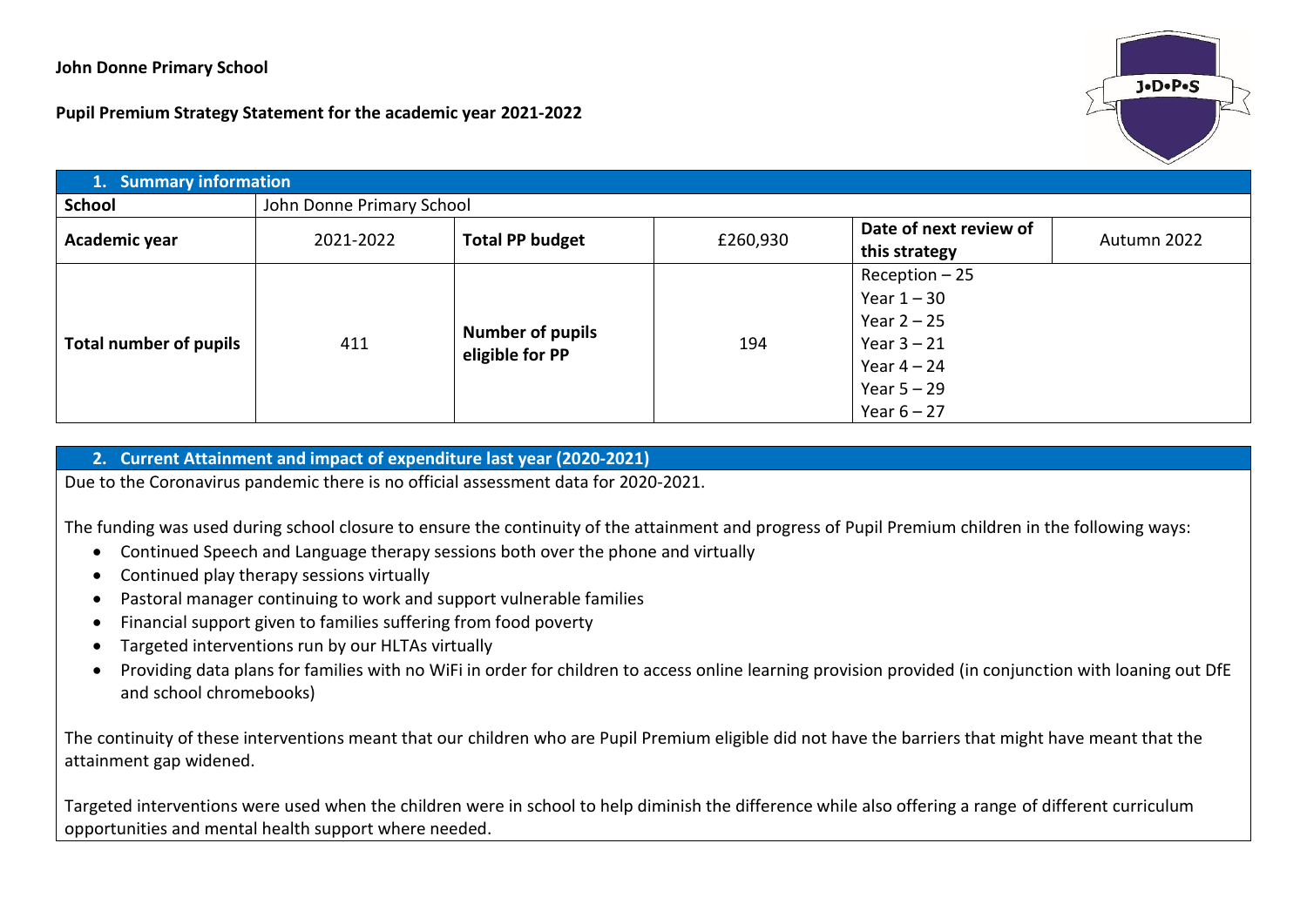|   | 3. Barriers to attainment                                                                                                                          |
|---|----------------------------------------------------------------------------------------------------------------------------------------------------|
| A | Poor verbal communication skills and speech and language levels significantly below their peers                                                    |
| В | Entering school below age related expectations                                                                                                     |
| ◡ | Children and families facing social, emotional and mental health issues                                                                            |
|   | Poor attendance                                                                                                                                    |
|   | Parental engagement – families in our community face a number of additional pressures (e.g. housing, high mobility, status, financial difficulties |
|   | etc.) that can be barriers to providing the support they would like to offer their children                                                        |
|   | Limited exposure to enriching extra-curricular activities outside school                                                                           |

| 4. | <b>Intended outcomes</b>                                                                                                                                                                                                                                                                                                                                                                            |                                                                                                                                                                                                                                                                                                                                                                                                                                                     |
|----|-----------------------------------------------------------------------------------------------------------------------------------------------------------------------------------------------------------------------------------------------------------------------------------------------------------------------------------------------------------------------------------------------------|-----------------------------------------------------------------------------------------------------------------------------------------------------------------------------------------------------------------------------------------------------------------------------------------------------------------------------------------------------------------------------------------------------------------------------------------------------|
|    | <b>Intended outcomes</b>                                                                                                                                                                                                                                                                                                                                                                            | Success criteria                                                                                                                                                                                                                                                                                                                                                                                                                                    |
| A  | The gap in children's language skills closes; children have the speech<br>and language skills necessary to access the curriculum and learning in<br>school. Specific speech and language needs are identified to ensure<br>early intervention is put in place. Speech and language strategies<br>embedded in classroom practice.<br>Increase the number of pupil premium children reaching national | Early identification of speech and language need through<br>progress and provision mapping meetings to ensure necessary<br>intervention is put in place.<br>Evidence through work in books, observations in classrooms,<br>discussions at progress and provision mapping meetings that<br>demonstrates that the interventions are accelerating the<br>progress of the children.<br>Children are able to fully engage in their learning and have the |
|    | expectations or beyond across all key stages.                                                                                                                                                                                                                                                                                                                                                       | necessary skills to access and maximise learning opportunities<br>throughout the day.                                                                                                                                                                                                                                                                                                                                                               |
| B  | Progress for children entering school below age related expectations is<br>accelerated so, as they move through the school, the gap between their<br>learning and the learning of others is narrowed.                                                                                                                                                                                               | Early identification of need through progress and provision<br>mapping meetings to ensure necessary intervention is put in<br>place.<br>Evidence through work in books, observations in classrooms,<br>discussions at progress and provision mapping meetings that<br>demonstrates that the interventions are accelerating the<br>progress of the children measured from their unique starting<br>points.                                           |
| C  | To improve children's social, emotional and mental health wellbeing so<br>that specifically the pupil premium group of children are able to access<br>all aspects of learning.                                                                                                                                                                                                                      | Children with social, emotional and mental health needs<br>identified during progress and provision mapping meetings and<br>the relevant intervention put in place (play therapy, learning<br>mentor sessions, HLTA intervention etc.)                                                                                                                                                                                                              |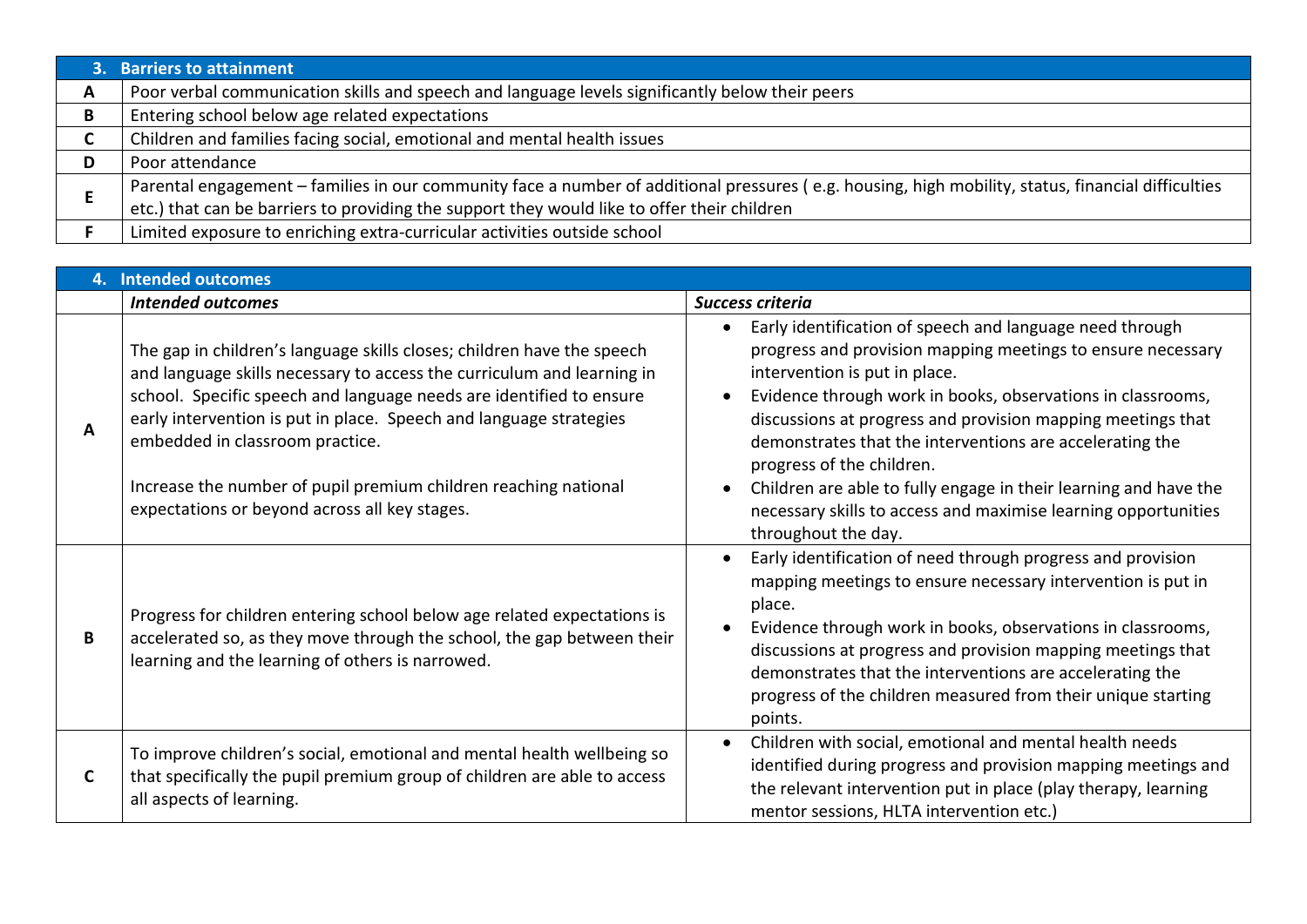|    |                                                                                                                                                                                                                                           | Discussions with classroom teachers show that children are<br>more confident within the classroom so are more engaged with<br>their learning.                                                                                                                                                                    |
|----|-------------------------------------------------------------------------------------------------------------------------------------------------------------------------------------------------------------------------------------------|------------------------------------------------------------------------------------------------------------------------------------------------------------------------------------------------------------------------------------------------------------------------------------------------------------------|
| D  | The attendance of the pupil premium group of children to be above the<br>national average and the percentage of persistent absentees to be<br>reduced.                                                                                    | Identified families will work with our Pastoral Manager who will<br>provide strategies to help increase the level of school<br>attendance.                                                                                                                                                                       |
| E  | Families are able to access support both in school and externally with<br>the conflicting pressures that they are facing so that they are in a better<br>position to be able to support their children and participate in school<br>life. | Families in need of more targeted support are able to access the<br>appropriate strand of support with help from our Pastoral<br>Manager.<br>Increased number of families of pupils eligible for pupil premium<br>engaging in parent and family workshops, parent activities etc.<br>(when they are able to run) |
| F. | All children in school have access to a wide range of curriculum<br>enrichment and extra-curricular activities to further broaden their<br>learning experiences and build their cultural capital.                                         | More children eligible for pupil premium are accessing extra-<br>curricular activities.<br>Children are given access to experiences to develop their<br>cultural capital and breadth of experiences.                                                                                                             |

| 5. Planned expenditure 2021-2022                                                                                                                                                                                                                                          |                             |                                                                                                                                                                                                                                                           |                      |                            |         |  |
|---------------------------------------------------------------------------------------------------------------------------------------------------------------------------------------------------------------------------------------------------------------------------|-----------------------------|-----------------------------------------------------------------------------------------------------------------------------------------------------------------------------------------------------------------------------------------------------------|----------------------|----------------------------|---------|--|
| <b>Actions</b>                                                                                                                                                                                                                                                            | <b>Intended</b><br>outcomes | How we will monitor implementation                                                                                                                                                                                                                        | <b>Staff</b><br>lead | Date of<br>review          | Cost    |  |
| Use of support staff structure to run targeted<br>interventions (decided through progress and<br>provision mapping meetings) for pupil premium<br>children to help narrow the gap to non-pupil<br>premium children.                                                       | A, B, C, F                  | Evaluation of interventions<br>Classroom observations<br>Work scrutinies<br>Teacher assessment<br>Key assessment points (R, Y1, Y2, Y4 and Y6)                                                                                                            | DJ                   | Reviewed<br>half<br>termly | £94,822 |  |
| Pastoral support from Pastoral Manager to help<br>families access the necessary support to help with<br>housing, immigration status, food banks etc.<br>Pastoral support from Pastoral Manager to support<br>children's social, emotional and mental health<br>wellbeing. | C, D, E, F                  | Monthly meetings between HT and pastoral<br>manager to monitor support given to<br>parents<br>Monthly meetings between HT and pastoral<br>manager to monitor attendance and<br>punctuality and the strategies that have<br>been in place for the families | CM.                  | Reviewed<br>half<br>termly | £31,330 |  |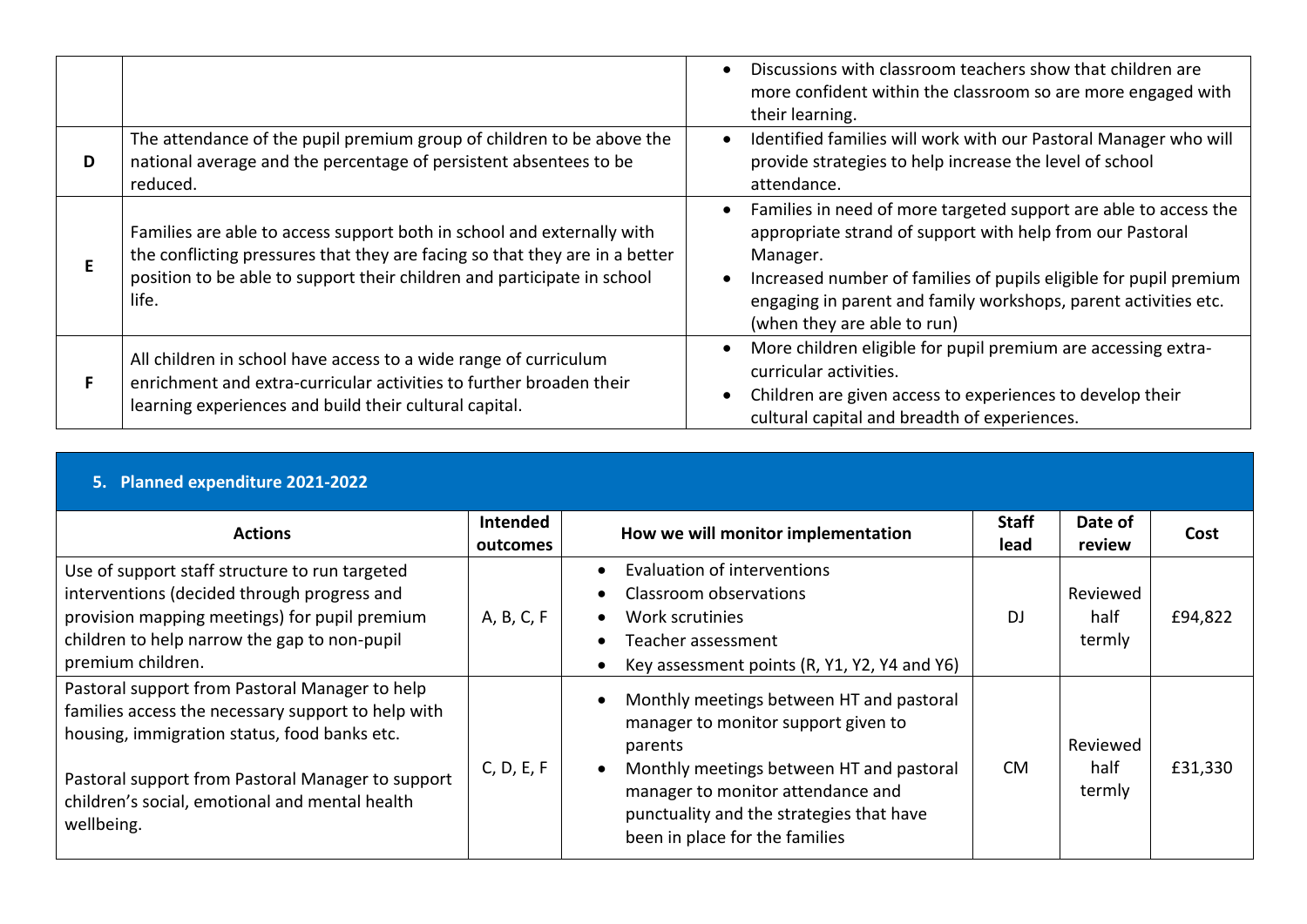| Pastoral Manager to oversee and run School<br>Council which gives children valuable extra-<br>curricular activities and experiences therefore<br>increasing their cultural capital.<br>Attendance and punctuality monitored regularly by<br>Pastoral Manager with support provided where<br>needed.                                                                                                                                                                                                                                                            |            | School Council to present what they have<br>been working on to the HT once a half term                                                                                                                                         |                            |         |
|----------------------------------------------------------------------------------------------------------------------------------------------------------------------------------------------------------------------------------------------------------------------------------------------------------------------------------------------------------------------------------------------------------------------------------------------------------------------------------------------------------------------------------------------------------------|------------|--------------------------------------------------------------------------------------------------------------------------------------------------------------------------------------------------------------------------------|----------------------------|---------|
| Curriculum enhancement provided through:<br>Forest Schools/outdoor learning<br>$\bullet$<br>Poetry projects (including external LAMDA<br>examinations).<br>Music and singing tuition (including external<br>ABRSM examinations).                                                                                                                                                                                                                                                                                                                               | A, B, C, F | Lesson observations<br>Poetry performances<br>TC, NC,<br>AG, JS<br>Impact of sessions discussed during progress<br>and provision mapping meetings                                                                              | Reviewed<br>termly         | £51,690 |
| In-class support and targeted interventions<br>(decided through progress and provision mapping<br>meetings) delivered by our Learning Mentor.                                                                                                                                                                                                                                                                                                                                                                                                                  | B, C       | Impact of sessions discussed during progress<br>$\bullet$<br>and provision mapping meetings every half<br>term<br>AR, CM<br>Monthly meetings between pastoral<br>manager and learning mentor to evaluate<br>impact of sessions | Reviewed<br>half<br>termly | £46,153 |
| Support from external professionals who work with<br>children who are identified as having a need<br>through progress and provision mapping meetings:<br>Speech and Language therapist works with<br>$\bullet$<br>children to assess their level of speech and<br>language need. She also trains adults in the<br>school to be able to deliver high quality<br>intervention and whole class strategies.<br>Educational Psychologist comes in to<br>observe children and make<br>recommendations that can be put in place<br>both in the classroom and at home. | A, B, C    | Impact of interventions discussed during<br>progress and provision mapping meetings<br>JE, AK,<br>every half term<br>MH, DJ,<br>CW to meet with SaLT and EP to identify<br>LN<br>need and evaluate interventions               | Reviewed<br>half<br>termly | £19,875 |
| Financial support given to families who are eligible<br>for pupil premium so that their children are able to<br>access the residential trips in Year 5 and Year 6.                                                                                                                                                                                                                                                                                                                                                                                             | A, B, E, F | Monthly meetings with SBM and HT to<br>NB, TC,<br>monitor uptake of support<br>IA                                                                                                                                              | Reviewed<br>termly         | £8,000  |